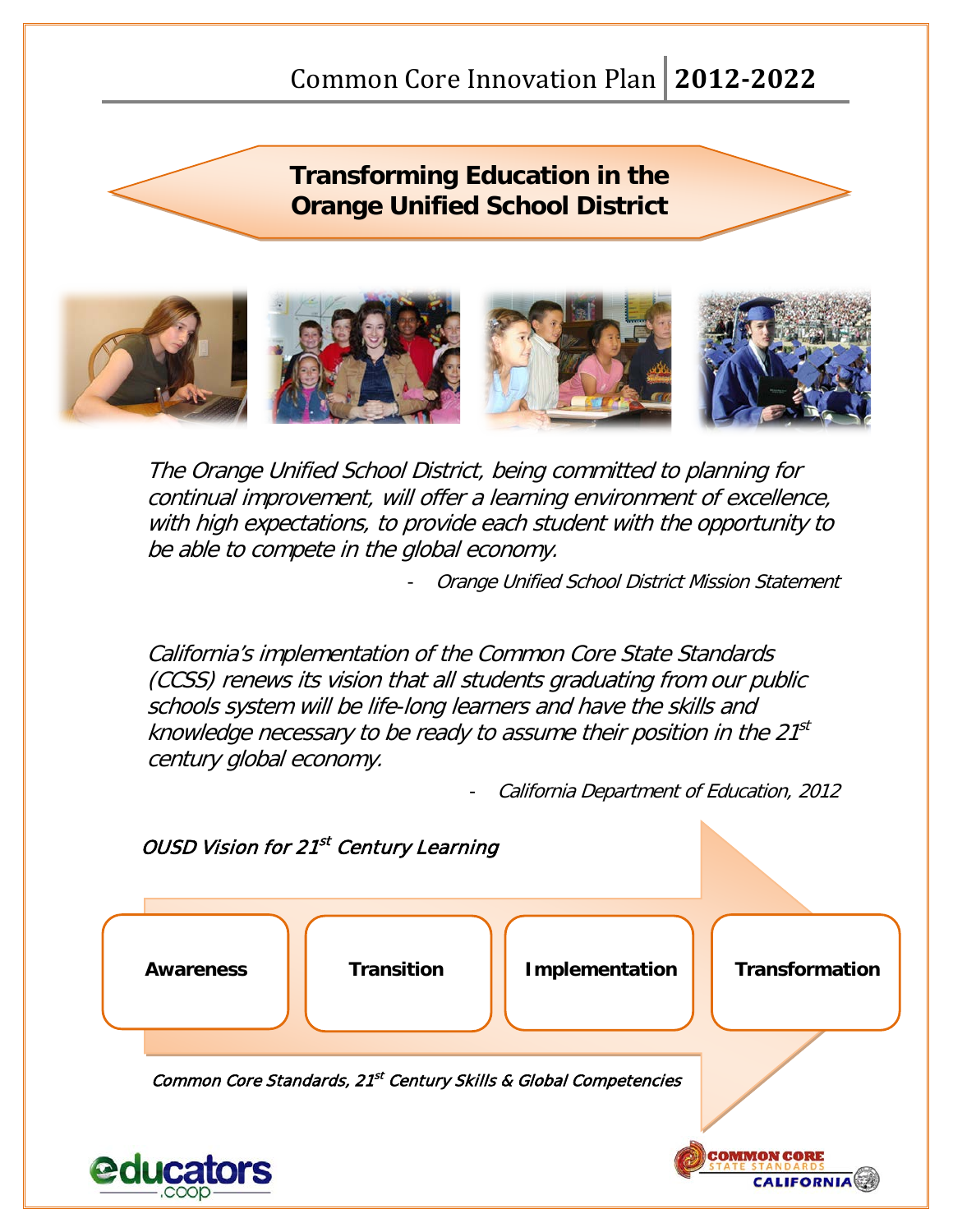



## **Introduction**

This document was designed to identify the phases and action steps necessary to ensure a slow, sustainable transition into the California Common Core Standards and assessments over the span of ten years. The action steps were written to align to the California Department of Education's "Common Core State Standards Systems Implementation Plan" and the seven guiding strategies for Common Core State Standards implementation (SBE, March 2012):

- 1. Facilitate high quality professional learning opportunities for educators to ensure that every student has access to teachers who are prepared to teach to the levels of rigor and depth required by the CCSS.
- 2. Provide CCSS-aligned instructional resources designed to meet the diverse needs of all students.
- 3. Develop and transition to CCSS-aligned assessment systems to inform instruction, establish priorities for professional learning, and provide tools for accountability.
- 4. Collaborate with parents, guardians, and the early childhood and extended learning communities to integrate the CCSS into programs and activities beyond the K-12 school setting.
- 5. Collaborate with the postsecondary and business communities and additional stakeholders to ensure that all students are prepared for success in career and college.
- 6. Seek, create, and disseminate resources to support stakeholders as CCSS systems implementation moves forward.
- 7. Design and establish systems of effective communication among stakeholders to continuously identify areas of need and disseminate information.

All action steps have been coded to align to OUSD's Six Strategic Plan goals: **1) Student Achievement, 2) Student Engagement, 3) Safe, Welcoming Schools, 4) Parent and Community Partnerships, 5) Communication, and 6) Effective Use of Resources.** Another emphasis called "Digital Classrooms" has been added to ensure that the necessary technology infrastructure and training (both hardware and software) is put into place to accommodate  $21<sup>st</sup>$ century digital literacy and the Smarter Balanced Assessment Consortium computer adaptive assessments (CAT) in all classrooms.

**Important Note:** this transition timeline is intended to be a "working draft" that will be periodically updated based on new information from the California Department of Education and feedback from stakeholder groups. Please pay special attention to the footer of this document to determine the most recent document revision date.

#### **OUSD Strategic Plan Legend:**

- 1. Student Achievement..........................(Goal 1 = G1)
- 2. Student Engagement ..........................(Goal 2 = G2)
- 3. Safe, Welcoming Schools.....................(Goal 3 = G3)
- 4. Parent & Community Partnerships ........ (Goal 4 = G4)
- 5. Communications .................................(Goal 5 = G5)
- 6. Effective Use of Resources ..................(Goal 6 = G6)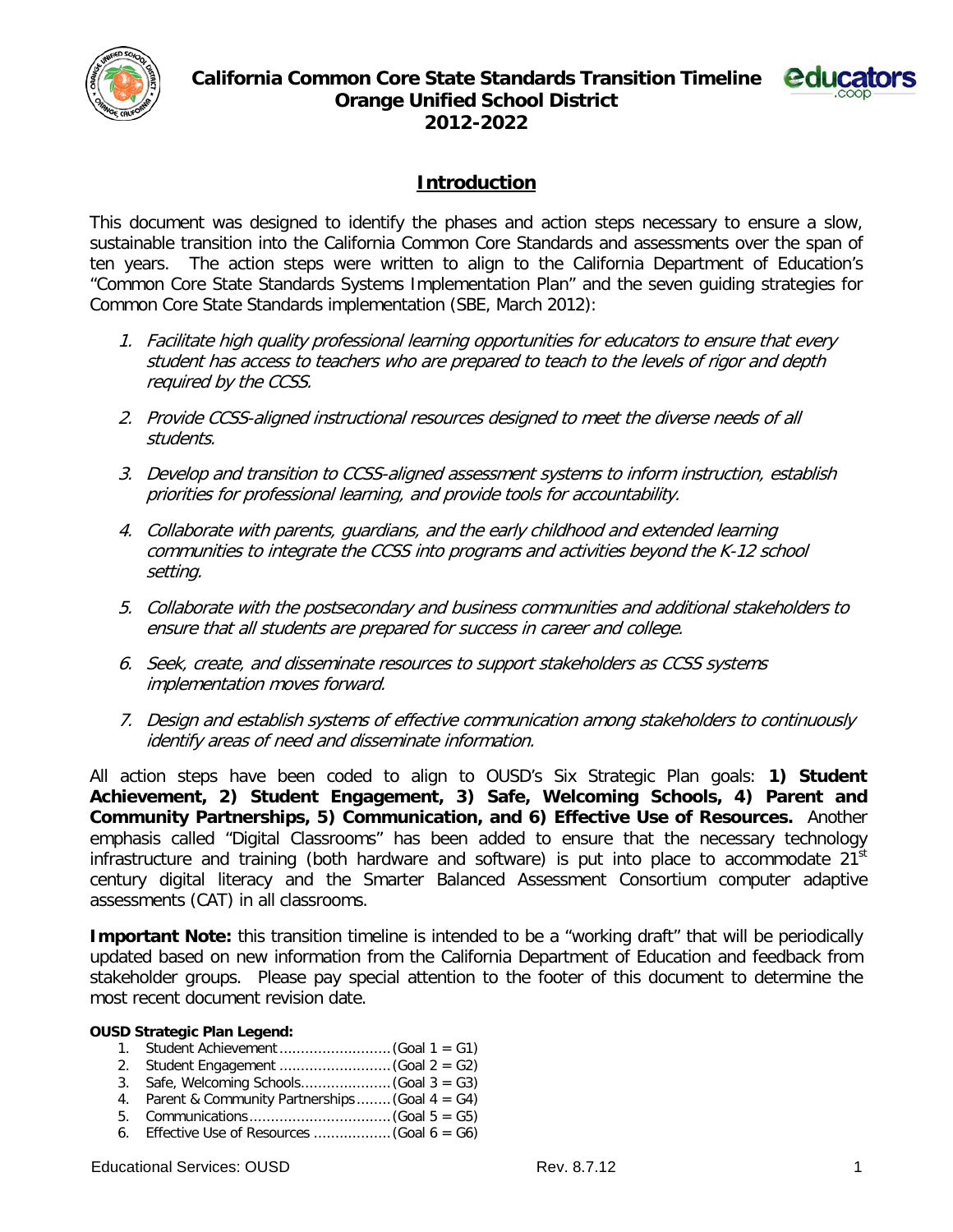



| <b>Phase</b>                   | <b>Action Steps</b>                                                                                                                                                                                                                                                                                                                                                                                                                                                                                                                                                                                                                                                                                                                                                                                                                                                                                                                                                                                                                                                                                                                                                                                                                                                                                                                                                                                                                                                                                                                                                                                                                                                                                                                                                                             |
|--------------------------------|-------------------------------------------------------------------------------------------------------------------------------------------------------------------------------------------------------------------------------------------------------------------------------------------------------------------------------------------------------------------------------------------------------------------------------------------------------------------------------------------------------------------------------------------------------------------------------------------------------------------------------------------------------------------------------------------------------------------------------------------------------------------------------------------------------------------------------------------------------------------------------------------------------------------------------------------------------------------------------------------------------------------------------------------------------------------------------------------------------------------------------------------------------------------------------------------------------------------------------------------------------------------------------------------------------------------------------------------------------------------------------------------------------------------------------------------------------------------------------------------------------------------------------------------------------------------------------------------------------------------------------------------------------------------------------------------------------------------------------------------------------------------------------------------------|
| <b>Awareness</b><br>2011-2012  | A. Curriculum and Instruction Department research and initial preparation (G1)<br>B. Orient administrators (G1)<br>C. Orient teacher leaders/Curriculum Council (G5)<br>D. Partner with external entities for planning and implementation (G1)<br>E. Administer the Common Core Awareness Survey to teachers district wide (G6)<br>F. Administer the CDE Technology Readiness Tool (G6)<br>G. Revise Local Education Plan (LEA Plan) to align to the California Common Core State<br>Standards and SBAC assessments-including CDE Formative Practices Plan (on-going) (G1)<br>H. Align Mathematics K-2 to CCSS (Pearson Envision) (G1)                                                                                                                                                                                                                                                                                                                                                                                                                                                                                                                                                                                                                                                                                                                                                                                                                                                                                                                                                                                                                                                                                                                                                          |
| <b>Awareness</b><br>2012-2013  | A. Provide first district-wide California Common Core State Standard professional development<br>for certificated staff (G1)<br>B. Provide intensive professional development for teacher leaders focusing on curriculum<br>mapping and performance tasks (G1)<br>C. Provide administrator and teacher leader (Curriculum Council) Common Core awareness<br>training (G1)<br>D. Communicate to and gather feedback from school stakeholder committees (DAC, DELAC, PTA,<br>Curriculum Council, etc.) annually (G4)<br>E. Communicate Common Core transition planning group w/OUEA representation (G5)<br>F. iPad Schools Pilot for mobile device integration as a component of the Response to Instruction<br>and Intervention Model (RtI <sup>2</sup> ) Pilot/Implementation (G2)<br>G. Develop Cohorts - Cohort 1-Teacher Innovator Program (TIP) (Provide intensive professional<br>develop for teacher leaders "in house experts") Annual (G1)<br>H. Audit and create budget projections for technology infrastructure. Renew Biennial (G6)<br>Develop and pilot Dual Language Immersion Plan (G2)                                                                                                                                                                                                                                                                                                                                                                                                                                                                                                                                                                                                                                                                                          |
| <b>Transition</b><br>2013-2014 | A. Align OUSD Common Assessments to California Common Core State Standards and<br>performance tasks K-12 summative, interim, and formative (Mathematics, Writing, Reading<br>Comprehension, Language). Implementation - 2 years (G1)<br>B. Curriculum and Instruction representatives to attend CDE seminars on professional learning<br>modules (G1)<br>C. Curriculum and Instruction representatives to research supplemental synchronous and<br>asynchronous digital resources. Implementation in stages Biennial. (G2)<br>D. Develop Cohorts - Cohort 2- Teacher Innovator Program (TIP) (Provide intensive professional<br>develop for teacher leaders "in house experts) Annual (G1)<br>E. Align cognitive planning to the CCSS in the standard professional collaboration structure pilot<br>and review process (G1)<br>F. Revise Single Plan for Student Achievement (SPSA) format to cascade from the LEA Plan (G1)<br>G. Develop OUSD Interim Pacing Guides K-12 to include supplemental instructional materials as<br>needed. Develop/Pilot/Implement (G1)<br>H. Develop expectations for CCSS implementation in the classroom (i.e. classroom observations)<br>(G1)<br>I. BTSA Coordinator to work with regional infrastructure to align district program to the CCSS (G1)<br>J. Design and implement collaboration structure between preschool program and K-5 staff to<br>articulate CCSS expectations for preschool and Transitional Kindergarten (G1)<br>K. Upgrade Technology infrastructure district wide to support computer-adaptive assessments (G6)<br>L. Redesign OUSD website/blackboard to become a hub for communication and information<br>related to instructional programs aligned to the California Common Core State Standards for<br>teaching and learning (G1) |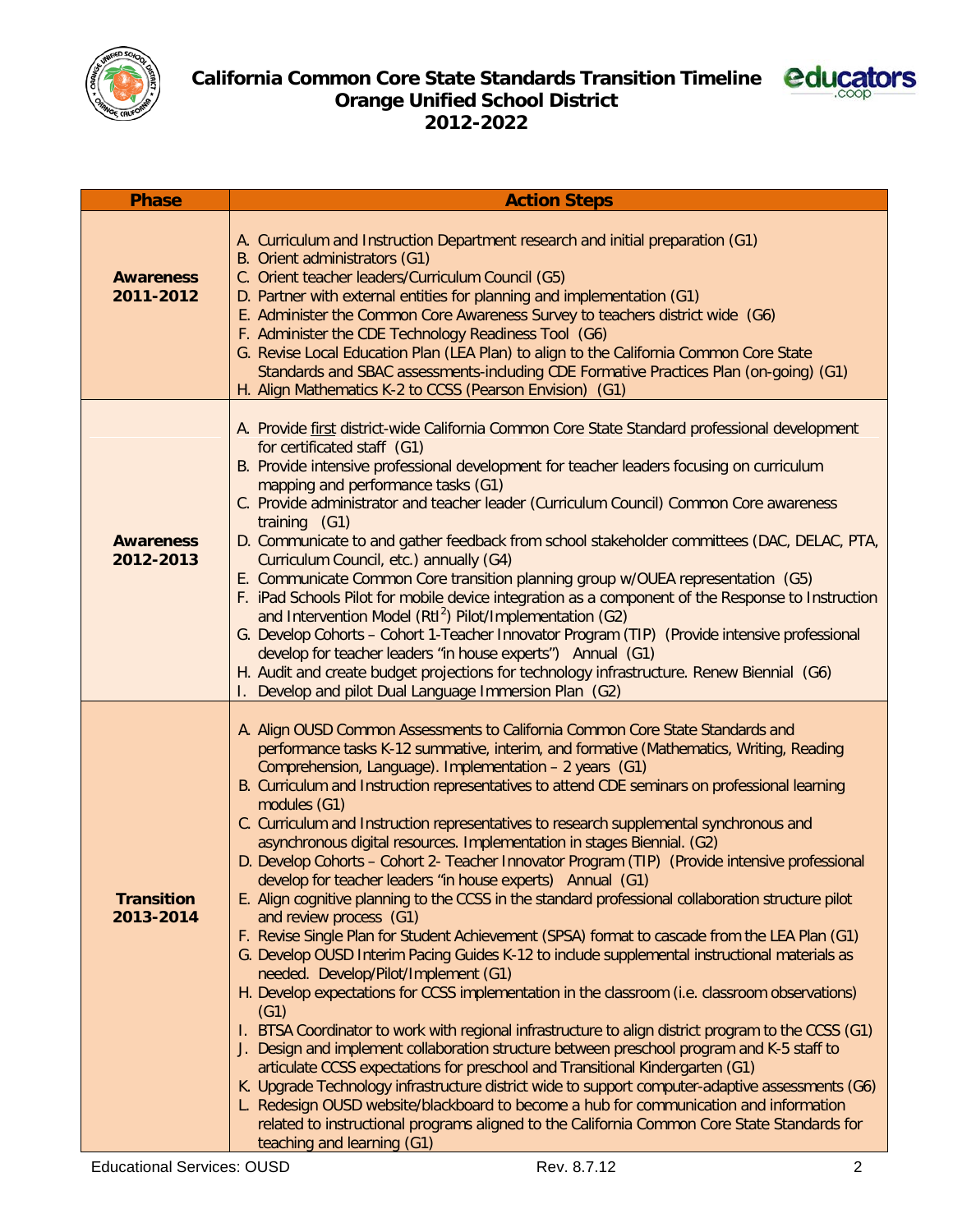

### **California Common Core State Standards Transition Timeline Orange Unified School District 2012-2022**



| <b>Phase</b>                                       | <b>Action Steps</b>                                                                                                                                                                                                                                                                                                                                                                                                                                                                                                                                                                                                                                                                                                                                                                                                                                                                                                                                                                                                                                                                                                                                                                                                                                                                                                                                                                                                                                                                                                                                                                                                                                                                                                                                                                                                                                                                                                                                                                                                                                                                                                 |
|----------------------------------------------------|---------------------------------------------------------------------------------------------------------------------------------------------------------------------------------------------------------------------------------------------------------------------------------------------------------------------------------------------------------------------------------------------------------------------------------------------------------------------------------------------------------------------------------------------------------------------------------------------------------------------------------------------------------------------------------------------------------------------------------------------------------------------------------------------------------------------------------------------------------------------------------------------------------------------------------------------------------------------------------------------------------------------------------------------------------------------------------------------------------------------------------------------------------------------------------------------------------------------------------------------------------------------------------------------------------------------------------------------------------------------------------------------------------------------------------------------------------------------------------------------------------------------------------------------------------------------------------------------------------------------------------------------------------------------------------------------------------------------------------------------------------------------------------------------------------------------------------------------------------------------------------------------------------------------------------------------------------------------------------------------------------------------------------------------------------------------------------------------------------------------|
| <b>Transition</b><br>2013-2014<br><b>Continued</b> | M. Develop mobile technology device integration plan as a component of the Response to<br>Instruction and Intervention model $(RtI2)$ (G2)<br>N. Implement technology plan to include extensive teaching of information literacy, creating<br>Personal Learning Networks (PLN) for all stakeholders, AVID strategies aligned with 21 <sup>st</sup><br>century learning and use of digital tools for collaboration and communication across schools<br>locally and globally including continuous pilot and review (G2)<br>O. Develop an array of action-research strategies to address the needs of specific subgroups in<br>alignment with the CCSS including a planning and pilot cycle (G1)<br>P. Communicate to and gather feedback from school stakeholder committees (DAC, DELAC,<br>PTA, Curriculum Council, etc.) annually (G4)<br>Q. Provide support to teachers to participate in online communities, access resources, and<br>succeed in a blended learning environment (G1)<br>R. Revise Master Plan for English Learner Instructional Programs to reflect the new ELD<br>standards (G1)                                                                                                                                                                                                                                                                                                                                                                                                                                                                                                                                                                                                                                                                                                                                                                                                                                                                                                                                                                                                                 |
| Implementation<br>2014-2015                        | A. Administer California Common Core State Standards assessments in grades 3-8<br>and 11 Annually<br>B. Analyze the CDE Frameworks for mathematics (G1)<br>C. Pilot Interim Pacing Guides, which include supplemental instructional materials<br>Develop/Pilot/Implement (G1)<br>D. Implement common assessments K-12 (aligned to summative and formative assessment<br>$tools)$ (G1)<br>E. Cohort 3- Teacher Innovator Program (TIP) (Provide intensive professional development for<br>teacher leaders "in-house experts" Annual (G1)<br>F. Align Expectations for High Quality Teaching and Learning to align to California Common Core<br>State Standards in collaboration with other local districts or external networks through pilot<br>and implementation stages. Pilot/Implement (G1)<br>G. Implement revised Local Education Agency Plan (G1)<br>H. Implement Single Plan for Student Achievement (SPSA) format for all schools (G1)<br>I. Include cognitive planning aligned to the Common Core in the standard professional<br>collaboration structure pilot and review process (G1)<br>J. Establish expectations for the CCSS in the classroom (i.e. classroom observation feedback<br>form) Plan/Pilot/Implement (G1)<br>K. Align Progress Reports K-12 to align with California Common Core State Standards<br>Develop/Pilot/Implement (G1)<br>L. Develop OUSD Common Grading Policy and Protocol Plan/Pilot/Implement (G1)<br>M. Upgrade technology infrastructure district wide to support computer-adaptive assessment<br>$(cont.)$ $(G6)$<br>N. Implement Mobile device technology integration into core instructional programs as a<br>component of $Rt12$ (cont.) (G2)<br>O. Review and adopt supplemental instructional materials for math and R/ELA (as needed)<br>Plan/Implement (G1)<br>P. Design and implement collaboration structure between preschool program and K-6 staff to<br>articulate CCSS expectations for preschool and Transitional Kindergarten (G1)<br>Q. Communicate to and gather feedback from committees (DELAC, DAC, PTA, Curriculum<br>Council, etc.) Annually (G4) |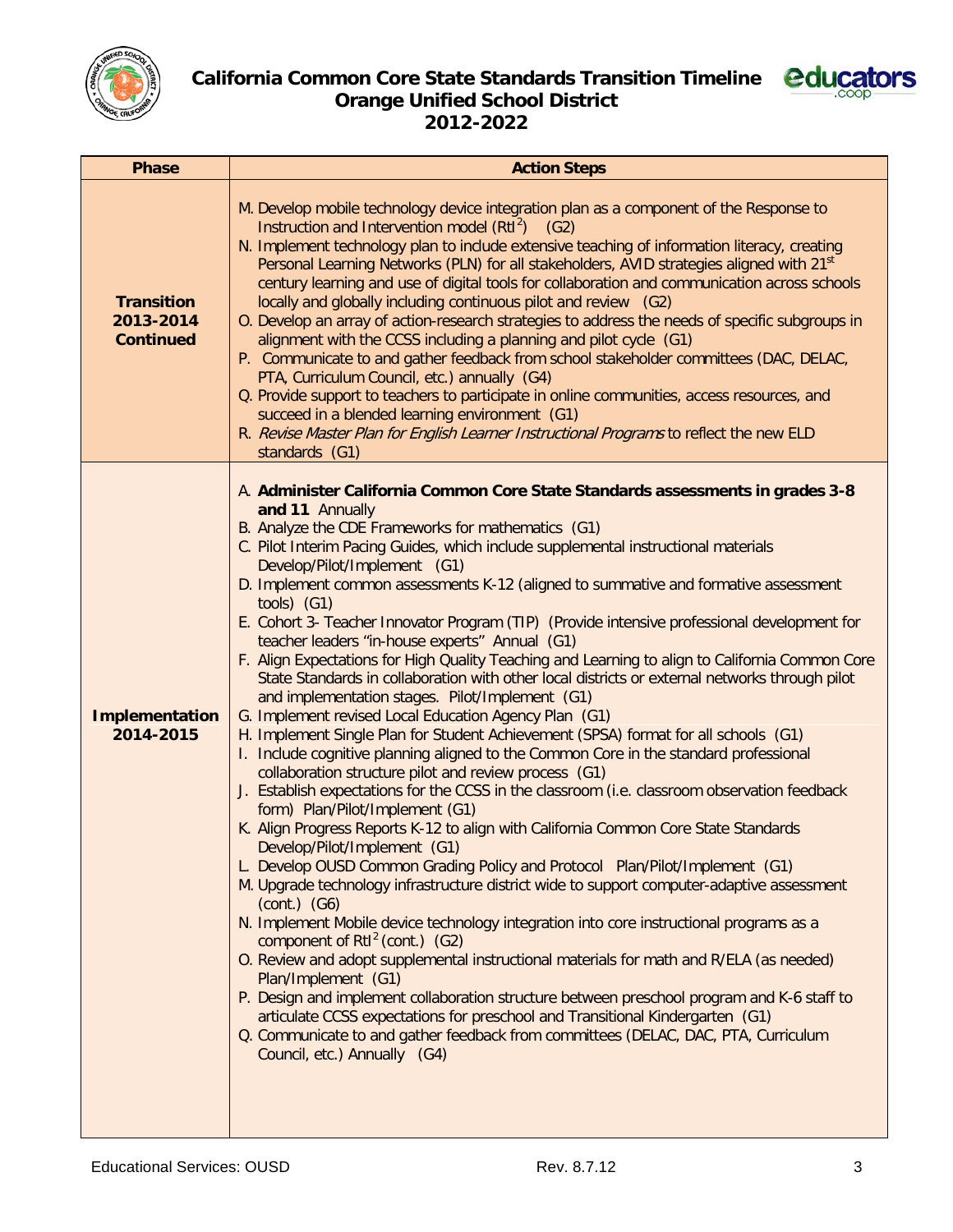



| <b>Phase</b>                       | <b>Action Steps</b>                                                                                                                                                                                                                                                                                                                                                                                                                                                                                                                                                                                                                                                                                                                                                                                                                                                                                                                                                                                                                                                                                                                                                                                                                                                                                                                                                                                                                                                                     |
|------------------------------------|-----------------------------------------------------------------------------------------------------------------------------------------------------------------------------------------------------------------------------------------------------------------------------------------------------------------------------------------------------------------------------------------------------------------------------------------------------------------------------------------------------------------------------------------------------------------------------------------------------------------------------------------------------------------------------------------------------------------------------------------------------------------------------------------------------------------------------------------------------------------------------------------------------------------------------------------------------------------------------------------------------------------------------------------------------------------------------------------------------------------------------------------------------------------------------------------------------------------------------------------------------------------------------------------------------------------------------------------------------------------------------------------------------------------------------------------------------------------------------------------|
| Implementation<br>2015-2016        | A. Administer California Common Core State Standards assessments in grades 3-8<br>and 11 Annually<br>B. Implement common assessments K-12 (aligned to summative and formative assessments<br>$tools)$ (G1)<br>C. Analyze the CDE Frameworks for English language arts (G1)<br>D. Implement OUSD Interim Pacing Guides with supplemental materials adopted K-12<br>Develop/Pilot/Implement (G1)<br>E. Fully Implement Expectations for High Quality Teaching and Learning to align to California<br>Common Core State Standards in collaboration with other local districts or external networks<br>through pilot and implementation stages. (G1)<br>F. Cohort 4- Teacher Innovator Program (TIP) (Provide intensive professional development for<br>teacher leaders "in-house experts") Annually (G1)<br>G. Include cognitive planning aligned to the Common Core in the standard professional<br>collaboration structure (G1)<br>H. Upgrade technology infrastructure district wide to support computer-adaptive assessment<br>$(cont.)$ $(G6)$<br>I. Continue to bring to scale mobile device technology integration into core instructional<br>programs district wide as a component of $RtI^2$ (G2)<br>J. Communicate to and gather feedback from committees (DAC, DELAC, PTA, Curriculum<br>Council, etc.) Annually (G4)<br>K. Pilot OUSD Progress Reports K-12 to align with California Common Core State Standards (G1)<br>L. Pilot OUSD Common Grading Policy and Protocol (G1) |
| Implementation<br>2016-2017        | A. Administer California Common Core State Standards assessments in grades 3-8<br>and 11 Annually<br>B. Revise OUSD Response to Instruction and Intervention model to align to the California<br>Common Core State Standards (G1)<br>C. Implement Expectations for High Quality Teaching and Learning to align to California Common<br>Core State Standards in collaboration with other local districts or external networks through<br>pilot and implementation stages (G1)<br>D. Implement OUSD Interim Pacing Guides with supplemental materials adopted K-12 (G1)<br>E. Implement Common Assessments K-12 (G1)<br>F. Cohort 5- Teacher Innovator Program (TIP) (Provide intensive professional development for<br>teachers "in-house experts") Annually (G1)<br>G. Include cognitive planning aligned to the Common Core in the standard professional<br>collaboration structure (G1)<br>H. Communicate to and gather feedback from committees (DELAC, DAC, PTA, Curriculum<br>Council, etc.) Annually (G4)<br>A. Pilot OUSD Progress Reports K-12 to align with California Common Core State Standards (G1)<br>Pilot OUSD Common Grading Policy and Protocol (G1)                                                                                                                                                                                                                                                                                                                  |
| <b>Transformation</b><br>2017-2018 | A. Administer California Common Core State Standards assessments in grades 3-8<br>and 11 Annually<br>B. Implement Common Assessments K-12 (G1)<br>C. Implement Expectations for High Quality Teaching and Learning to align to California Common<br>Core State Standards in collaboration with other local districts or external networks through<br>pilot and implementation stages (G1)<br>D. Implement ELA Pacing Guides with supplemental materials adopted K-12 (G1)<br>E. Cohort 6 - Teacher Innovator Program (TIP) (Provide intensive professional development for<br>teacher leaders "in-house experts") Annually (G1)                                                                                                                                                                                                                                                                                                                                                                                                                                                                                                                                                                                                                                                                                                                                                                                                                                                         |